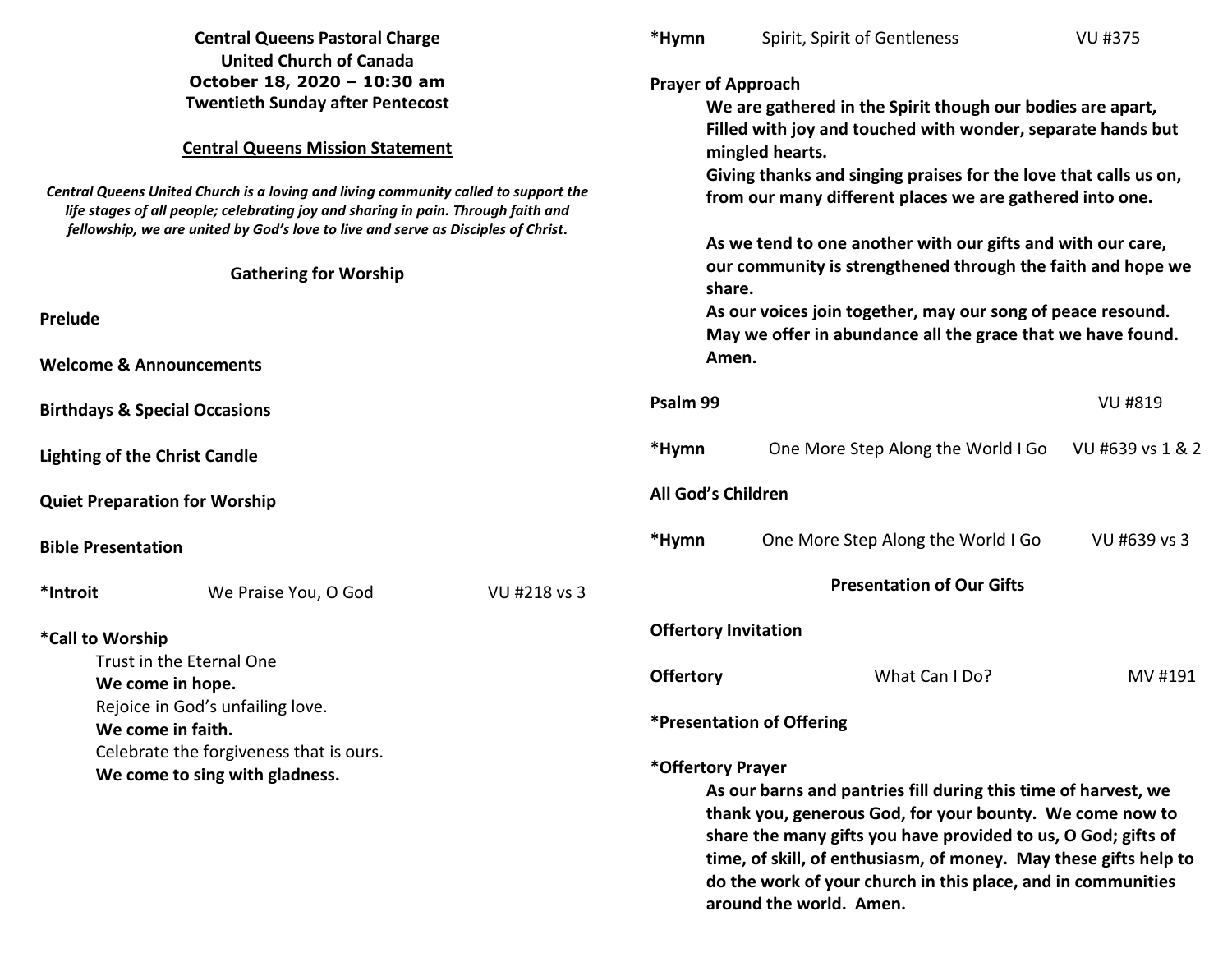## **Listening for the Word**

| <b>Sacred Readings</b>                                                                                                                                                                                                                                                                                                                                                                                          |                | Call to Worship by Ana Gobledale, (inspired by Psalm 32), Worship<br>Words<br>Prayer of Approach: "We Are Gathered" by Amanda Udis-Kessler,<br>Worship Words                                                                                                                                                                                                                                                                                                                                                                                                                       |  |
|-----------------------------------------------------------------------------------------------------------------------------------------------------------------------------------------------------------------------------------------------------------------------------------------------------------------------------------------------------------------------------------------------------------------|----------------|------------------------------------------------------------------------------------------------------------------------------------------------------------------------------------------------------------------------------------------------------------------------------------------------------------------------------------------------------------------------------------------------------------------------------------------------------------------------------------------------------------------------------------------------------------------------------------|--|
| <b>Exodus 33:12-23</b>                                                                                                                                                                                                                                                                                                                                                                                          |                |                                                                                                                                                                                                                                                                                                                                                                                                                                                                                                                                                                                    |  |
| <b>Matthew 22:15-22</b>                                                                                                                                                                                                                                                                                                                                                                                         |                |                                                                                                                                                                                                                                                                                                                                                                                                                                                                                                                                                                                    |  |
| Anthem                                                                                                                                                                                                                                                                                                                                                                                                          |                |                                                                                                                                                                                                                                                                                                                                                                                                                                                                                                                                                                                    |  |
| <b>Sermon</b>                                                                                                                                                                                                                                                                                                                                                                                                   |                |                                                                                                                                                                                                                                                                                                                                                                                                                                                                                                                                                                                    |  |
| <b>Pastoral Prayer</b>                                                                                                                                                                                                                                                                                                                                                                                          |                | <b>NOTHING WE CAN'T HANDLE</b><br>No matter what distressing times I face,                                                                                                                                                                                                                                                                                                                                                                                                                                                                                                         |  |
| <b>Responding to the Word</b>                                                                                                                                                                                                                                                                                                                                                                                   |                | When rain and storms replace the sunny weather,<br>When things I counted on fail to sustain me,                                                                                                                                                                                                                                                                                                                                                                                                                                                                                    |  |
| *Hymn<br>As a Fire is Meant for Burning                                                                                                                                                                                                                                                                                                                                                                         | <b>VU #578</b> | There's nothing we can't handle, Lord, together.                                                                                                                                                                                                                                                                                                                                                                                                                                                                                                                                   |  |
| *Blessing<br>As we go from here,<br>we take the light of God with us.<br>As we sit in our home,<br>we feel the love of God with us.<br>As we live through the coming week,<br>we will share the love of God with others.<br>As we falter in the coming week,<br>we will know the support and care of God.<br>God is with us. We are not alone.<br>Thanks be to God. Amen.<br><b>Extinguishing of the Candle</b> |                | If those I thought were friends act more like foes,<br>If I start to lose the things I hold most dear,<br>I know that I can tell it all to You;<br>You want to listen to me and to hear.<br>When my earthly world dissolves before my eyes,<br>When problems seem too great for me to bear,<br>You'll always be there for me, Lord, I know;<br>I can come to you on bended knees in prayer.<br>It's such a comfort, Lord, to realize,<br>You'll always be my King, my Lord, my Friend;<br>To share my burdens, worries, and my cares,<br>You'll love me and support me to the end. |  |
| <b>Choral Benediction</b><br>May the God of Hope Go with Us                                                                                                                                                                                                                                                                                                                                                     | VU #424 vs 1   | By Joanna Fuchs                                                                                                                                                                                                                                                                                                                                                                                                                                                                                                                                                                    |  |
| <b>Postlude</b>                                                                                                                                                                                                                                                                                                                                                                                                 |                |                                                                                                                                                                                                                                                                                                                                                                                                                                                                                                                                                                                    |  |

**\*** Please stand as you are able